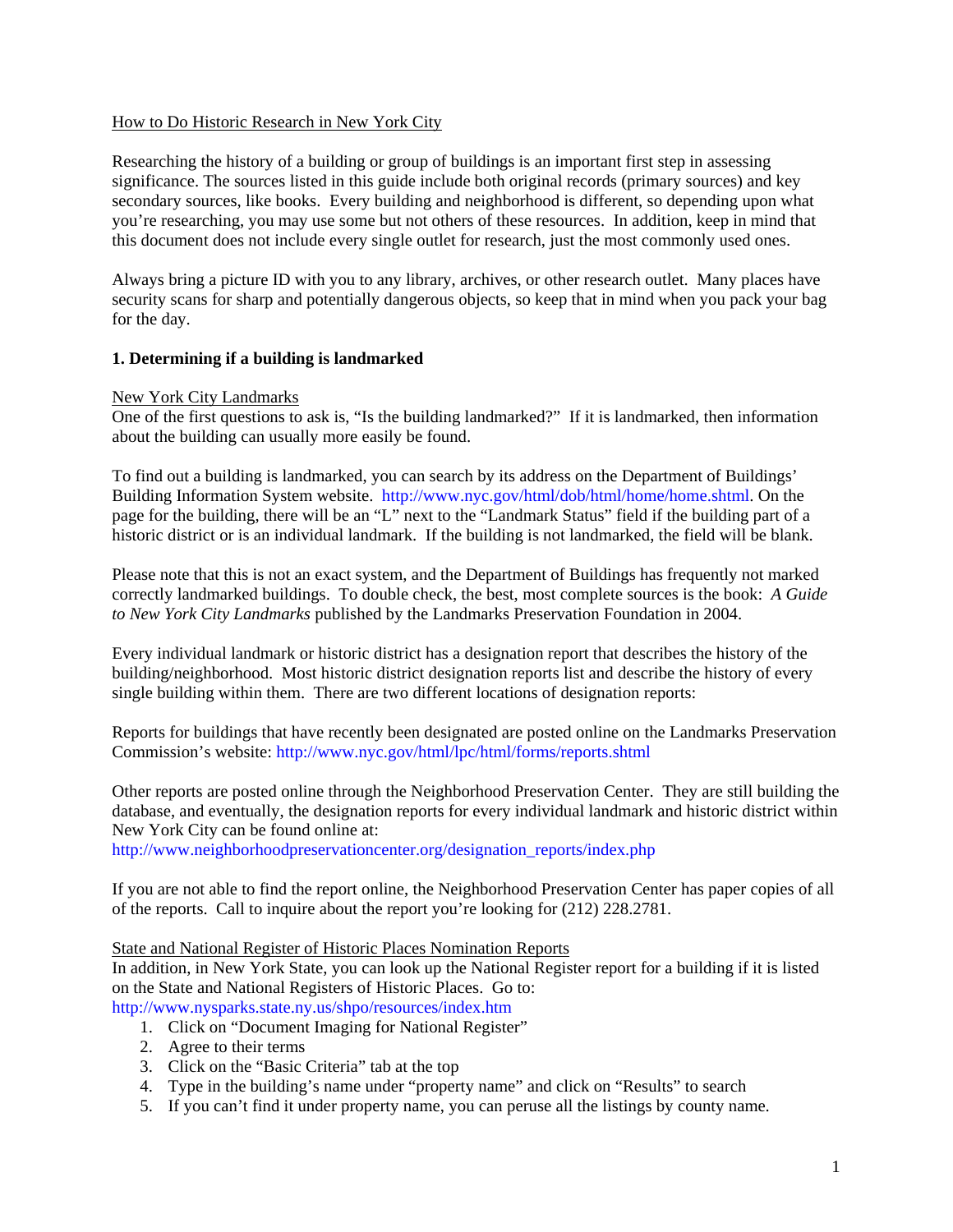## **2. Books/Guides to Check for Building Information**

*The AIA Guide to New York City.* By Norval White and Elliot Willensky, published in 2000. The book lists and describes many of the outstanding buildings in New York City, and it's always a good first place to check for information on a building's history. The *AIA Guide* is on reserve at the FIT Library.

Other books to check for specific building and building theme information are:

- *A Guide to New York City Landmarks* published by the Landmarks Preservation Foundation (on reserve at the FIT Library)
- *The Landmarks of New York.* By Barbaralee Diamondstein.
- *New York Streetscapes: Tales of Manhattan's Significant Buildings and Landmarks* by Christopher Gray
- *Architectural Guidebook to New York City* by Francis Morrone.
- *Bricks and Brownstone: The History of the New York Rowhouse*. By Charles Lockwood.
- *Manhattan Moves Uptown*. By Charles Lockwood.
- *The City Observed New York: A Guide to the Architecture of Manhattan*. By Paul Goldberger
- *New York 1880:Architecture and Urbanism in the Gilded Age* By Robert A.M. Stern
- *New York 1900: Metropolitan Architecture and Urbanism 1890-1915* By Robert A.M. Stern
- *New York 1930: Architecture Between the Two World Wars* By Robert A.M. Stern
- *New York 1960: Architecture and Urbanism between the Second World War and the Bicentennial*  By Robert A.M. Stern
- *New York 2000: Architecture and Urbanism between the Bicentennial and the Millennium* By Robert A.M. Stern.
- *The Encyclopedia of New York City*. Edited by Kenneth T. Jackson

There are many other NYC books related to architecture, specific building types, specific neighborhoods, etc. Browsing the New York City section of your library or a bookstore is a good way to get a sense of what might already be written about the building you're researching. Many neighborhoods also have books written on their history and architecture, so be sure to look through these types of books.

## **3. Building Files Research to Determine Date of Construction, Architect, and Alterations**

If the building date and architect information was not found through either designation reports or through one of the many books on New York City architecture, the next step in researching the building is looking at the building's file at the Department of Buildings/Municipal Archives. Since each borough has a separate Department of Buildings office, researching buildings in each borough is different than in the others. Detailed information on researching Manhattan buildings is found below.

The Manhattan Department of Buildings was created in 1865, and from that year forward, DOB has kept a record of all new buildings, alterations to existing buildings, demolitions, and other changes to sites. DOB's website,<http://www.nyc.gov/html/dob/html/home/home.shtml>, is a good resource for starting your search. Its Building Information System (or BIS) is a compilation of all of the information DOB holds. A semi-reliable list of all the permits that DOB issued from 1865 until about 1989 can be found on DOB's website:

- Enter the building address or block and lot at <http://a810-bisweb.nyc.gov/bisweb/bispi00.jsp> to bring up the property profile.
- Scroll to the bottom and click on "Actions."
- This brings up a list of all of the permits that have been filed for the building from about 1865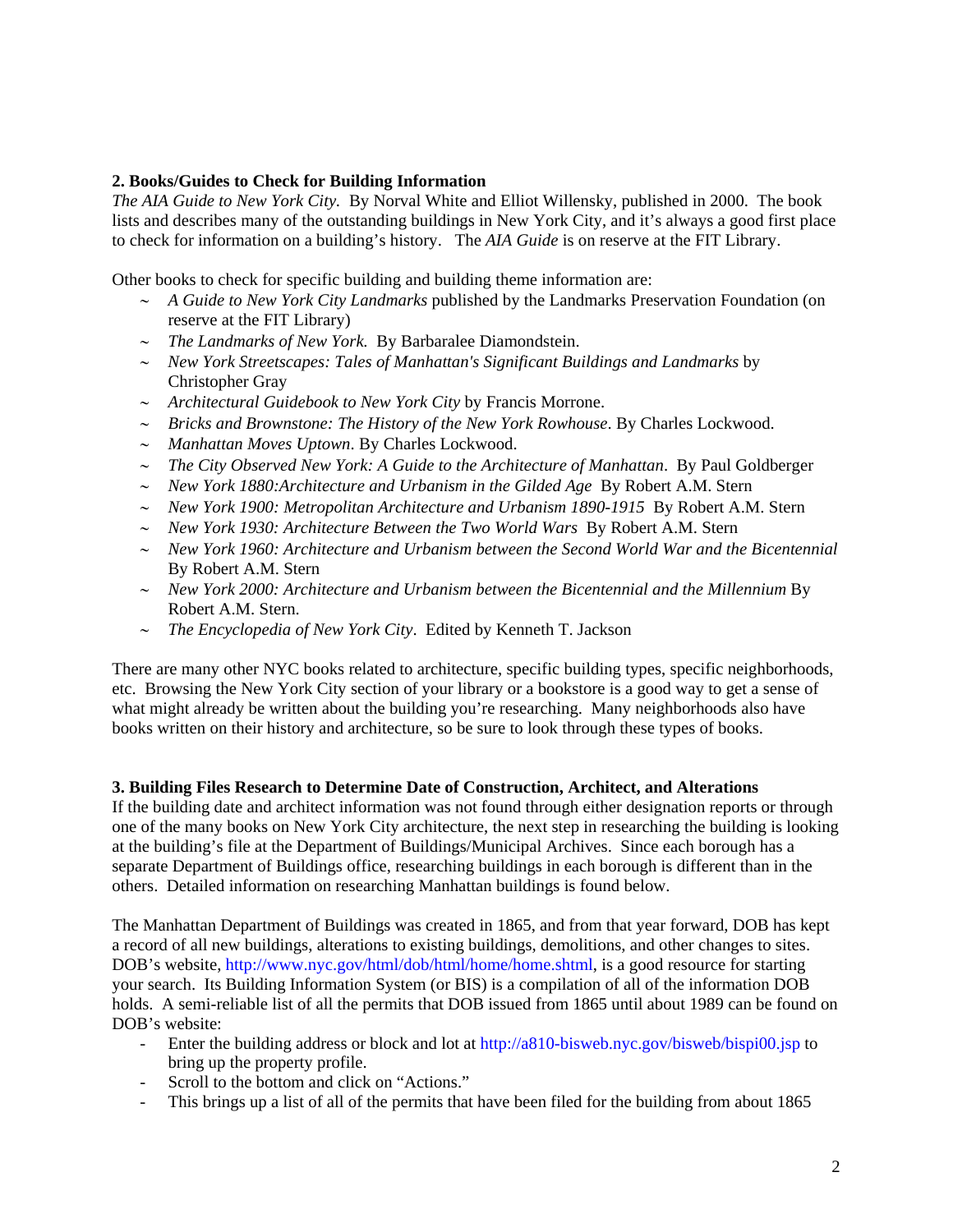until 1988.

- The most important permits are the:
	- o New Building Permits, or "NB", which is what is filed when a new building is being constructed
	- o Alteration Permits, or "Alt", which is what is filed when an existing building is modified
	- o Demolition Permits, or "DM" or "DP", which is what is filed when an existing building is demolished
	- o All others are of lesser importance, but could be useful depending upon what you're researching
- Each permit is numbered by the type of permit it is, the number of the permit, and the year it was filed. For instance, NB 101-03 is the  $101<sup>st</sup>$  new building permit filed for in 1903. Likewise, Alt. 44-94, is the  $44<sup>th</sup>$  alteration permit filed for in 1894.
	- o The century that the permit was filed in can be confusing. Since the Dept. of Buildings was created in 1865, any year in the decades of the 00s, 10s, 20s, 30s, 40s, or 50s you can assume is from the 1900s. Likewise, the Department of Buildings stopped using this system about 1990, so any permit with a 90's year is probably from 1890s. The decades for the 60s, 70s, and 80s, can be permits from the 1800s or the 1900s, so you may have to either make a guess by looking at the building or by doing further research.
- Once you have the permit numbers, there are a couple of ways to look up more details on the permits.
- Note that alterations and new building permits issued after 1990 are filed under "Jobs/Filings" and all the information about the application is electronically available here.

# Block and Lot Notation

NOTE that the Department of Buildings historically has kept track of properties and permits by block and lot number rather than by address. The easiest way to find out a building's block and lot number is to put the address into DOB's Building Information System and the block and lot number will appear on the page. <http://www.nyc.gov/html/dob/html/home/home.shtml>

Each property in New York City is divided into block and lots. A block is typically the contiguous piece of land surrounded by streets (e.g. the north side of  $9<sup>th</sup>$  Street, the south side of  $10<sup>th</sup>$  Street, the east side of Second Avenue, and the west side of First Avenue would all be one block). Each block is divided into several different lots, denoting ownership.

It is usually the case that there is only one building on a block and lot. However, it is not uncommon that there will be more than one building on a lot. This happens if there's a front building and a back building or if an owner owns several buildings in a row on a block.

Lot numbers are usually from about  $1 - 80$  or so, but every once in a while you'll see a lot number that looks like 1001-1006 or 7501. That indicates that the building is a condominium building. Because lot numbers denote ownership, a number like 1001-1006 would tell you that there are 6 condo units (1001, 1002, 1003, 1004, 1005, and 1006) within the building, and therefore 6 different owners of the property. DOB's website cannot handle numbers that large, so instead of giving 1001-1006 for a lot number, it will provide a number like 7501 or 7502. The 1001-1006 number is the official block and lot number, and DOB's 7501 number is just an indicator that the building is a condo. For condos, the easiest way to get the correct block and lot number is to look at the most recent Sanborn map (see Maps section below).

# Building Files at the Municipal Archives (31 Chambers Street)

For buildings in Manhattan with block numbers between 1 and 968 (from the tip of Manhattan up to about 39<sup>th</sup> Street), the actual permits that were filed can be seen and copied at the Municipal Archives. To request a building's file, you'll need to call or email your request ahead of time and give the Archives the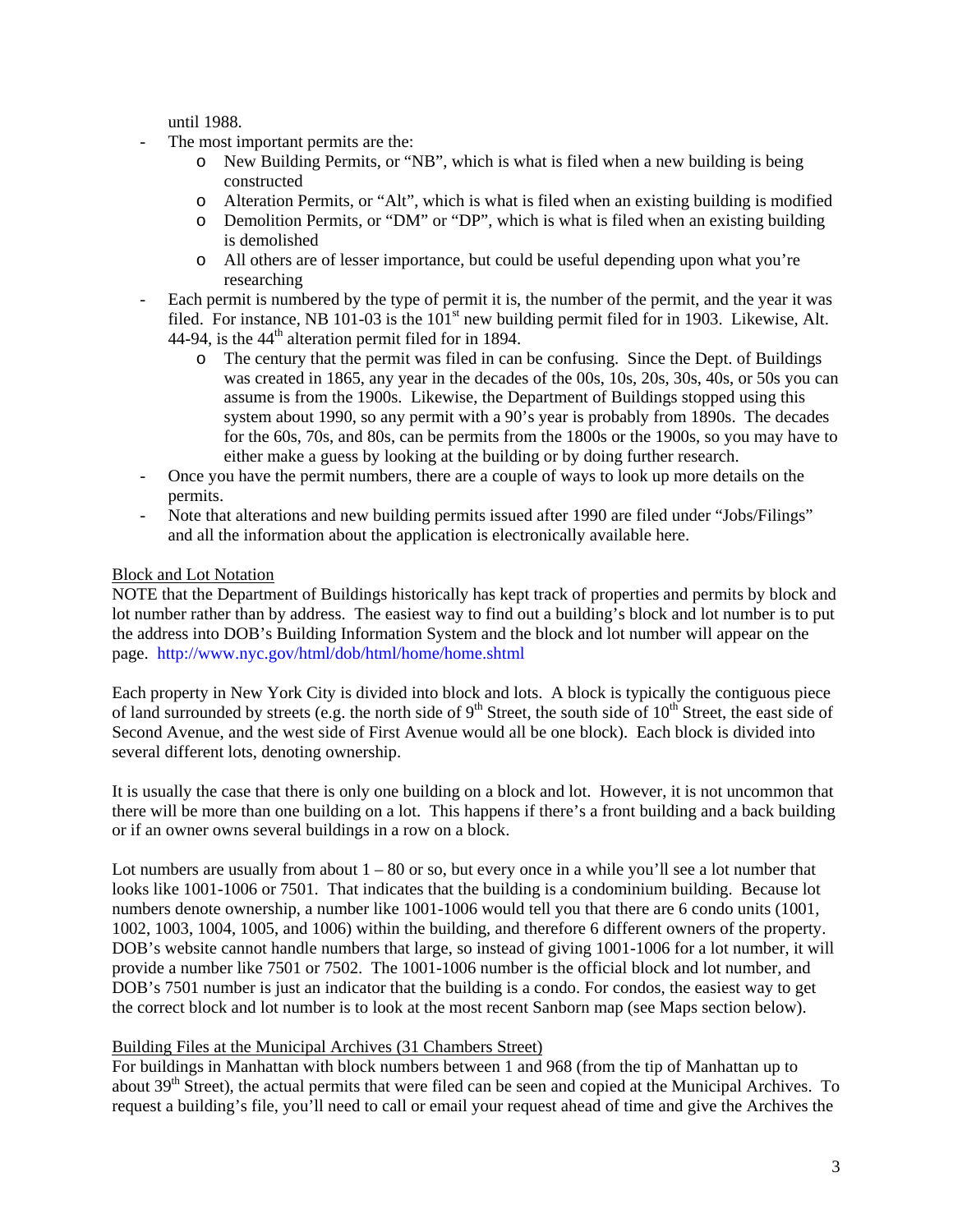building's block and lot number. The block and lot number can be found on DOB's website by entering the building's address: <http://a810-bisweb.nyc.gov/bisweb/bispi00.jsp>

The Municipal Archives typically pulls its files once a week on Thursdays, so you'll need to request the files by Wednesday night, and the files will be ready for your viewing that Friday. You can make photocopies of the files for 25 cents a piece. The Archives works on an honor system, so once you have made your photocopies for the day, go to the front desk and tell them how many you've made so they can charge you.

Be aware that over the years, many permits and entire lot files have disappeared. Be sure to compare the list of permits you found on the DOB-BIS website with what you found in the paper files to see if there is anything missing.

#### Docket Books at the Municipal Archives (31 Chambers Street)

If you were not able to find all the permits you needed in the Municipal Archives' block and lot files, the next step is to try to find the information in the Docket Books, also kept at the Municipal Archives.

Logs of every New Building and Alteration permit from 1865 until about the 1960s are kept on microfilm at the Municipal Archives. The logs are called the Docket Books, and if you have an NB or an Alt. number you can obtain the major information for the application, like the architect, owner, use, building dimensions, etc. The Docket Book microfilms are kept in a cabinet on the north wall of the Municipal Archives.

If you have found the NB or Alt number through the DOB-BIS website, it is easy to find the information for the permit. For instance, if you have N.B. 144-11, go to the microfilm for the New Building dockets for 1911, and scroll down until you find the  $144<sup>th</sup>$  permit. Note that the permits numbers listed on BIS are sometimes filed under wrong addresses, so double check that the information makes sense. Also check that the NB permit does not refer to an outhouse or other building that is not the primary building you are researching. Lastly check one of the last columns of the dockets labeled "completed", which will sometimes have the notation "abandoned," and if that is the case, then the new building or the alteration was never carried out.

If you have not been able to find a NB or Alt number through the DOB-BIS website, you can also try perusing the indexes for your building. The indexes for each year are arranged alphabetically by the first letter of a street, but are not alphabetized within each letter. Because of the sheer number of permits, it helps, when using these indexes, to have some idea of when the building was erected so that you do not have to look through too many volumes. Docket book information was also published in the *Real Estate Record and Builders Guide* (see below).

### Office for Metropolitan History Online Database

If you have a New Building permit number that dates from 1900-1986, you can look up the basic information on the building online using a database created by the Office for Metropolitan History. Put in the N.B. number and the year of the permit into the form, and the architect, owner, and a short description of the building will come up. You can also search by building address, street, architect, owner, etc., so if you do not have a N.B. number and your building is on Thompson Street, you can do a search under "Thompson" and see if your building's N.B. comes up.

Note that this database lists all NB permits from 1900-1986 and the permits that were "abandoned" are not marked as such, so you may need to double check the information. Nonetheless, this database is a great way to easily find out the building date, architect, owner, etc. of a building without having to leave your home. <http://www.metrohistory.com/searchfront.htm>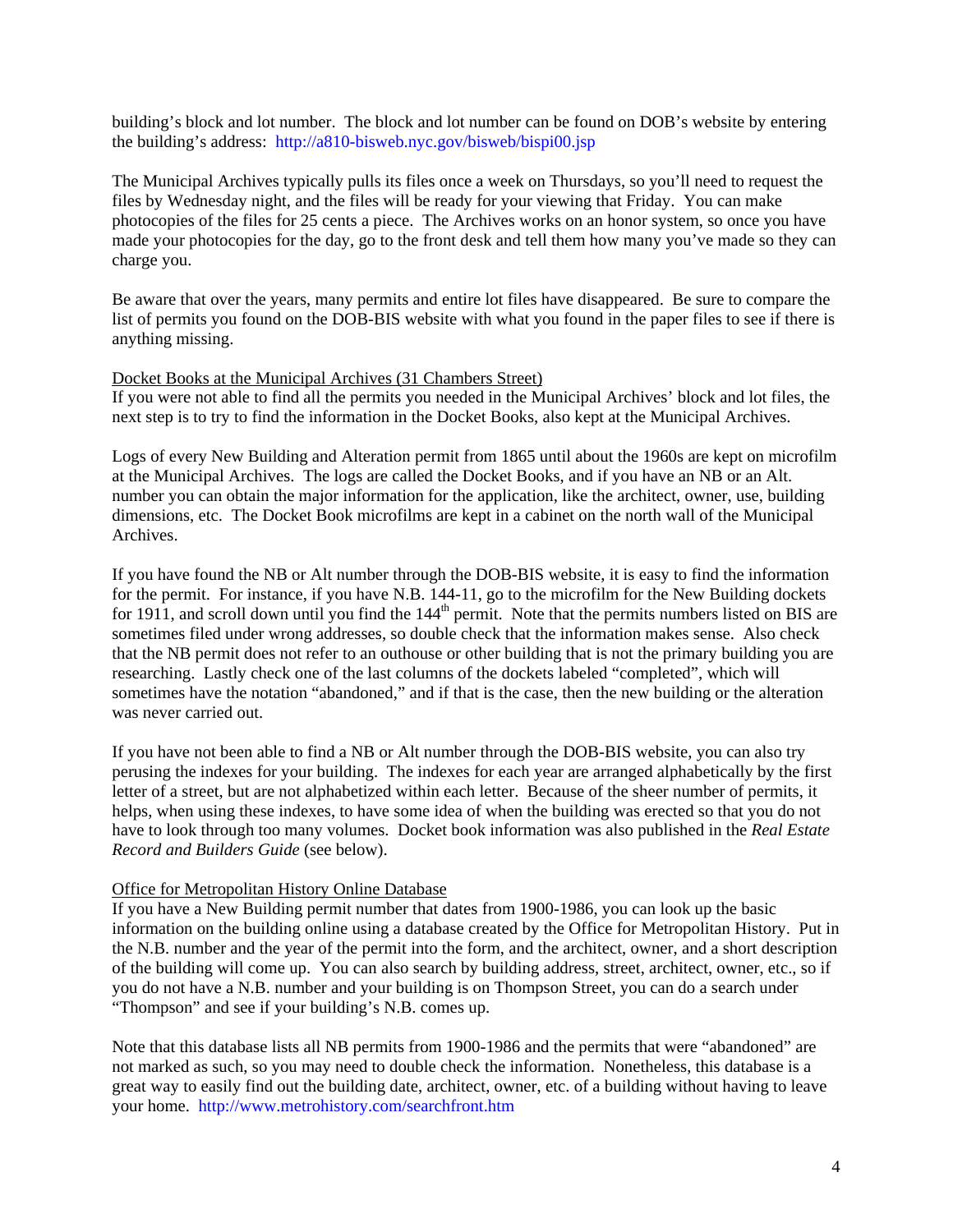## Building Files at the Department of Buildings (280 Broadway)

The Manhattan Department of Buildings houses information on all new buildings and alterations from 1865 until the present day. If you have not been able to find out the basic information on your building online or through the resources of the Municipal Archives, you can try the Department of Building's resources. In addition, the Department of Buildings also has the drawings of all new buildings and alterations, so if you wanted to see the plans and elevations of a building, you have to go to the Department of Buildings.

Before going to the Department of Buildings, look up the NB or Alt number that you are looking for through the DOB-BIS website. [http://a810-bisweb.nyc.gov/bisweb/bispi00.jsp.](http://a810-bisweb.nyc.gov/bisweb/bispi00.jsp) Enter the building address and once the property profile appears on screen, scroll down and click on "Actions" which will bring you to a list of permits. If you are looking for more recent permits from about 1990 until the present day, click on "Jobs/Filings."

Bring a print out of the list of actions for a building to the Department of Buildings (you can also use the computer consoles at DOB, but it is recommended that you come prepared with the information, as there can be a wait to use the computers). Take the NB or the Alt number to the window #15 on the  $3<sup>rd</sup>$  floor of DOB and fill out the appropriate form to request the microfiche (should be in a box at window #15). Submit the filled out form at window #15 along with a valid ID. The DOB personnel will give you a ticket, and you will have to wait until your number is called, indicating that they have found the microfiche for you. The microfiche should contain both a copy of the NB or the Alt form and the drawings for the new building or alteration.

To make copies of the microfiche, you'll need to take the microfiche to an outside copy center. Inquire at DOB where this copy center is.

If you want to see all of the actions in the history of a building – that is new buildings, alterations, etc. – you will need to email or fax in a request form (or drop it off in person) a three business days in advance. The fax is (212) 566-5601 (Manhattan only), and you may want to call and confirm receipt before heading off; the telephone number is (212) 566-0272. You can also hand deliver your request to 280 Broadway,  $3<sup>rd</sup>$  floor. The material will be held for you for two days. You can pick up the entire file of microfiche for the lot at window #15 on the  $3<sup>rd</sup>$  floor. You must look at the entire file the day you pick it up – files will not be held over for you. The file will include every action and may take a while to sort through. You are limited to ordering five block and lot files per day.

In addition to the information available at 280 Broadway, a collection of "I-cards" (I for Inspection) is available at the agency's office 215 West 125<sup>th</sup> Street. These are individual note cards filled out in the early decades of the twentieth century when inspectors came to check if a building met code. Most I cards are for residential buildings.

## Tax Records at the Municipal Archives (31 Chambers Street)

Tax records are useful for dating buildings that predate the Buildings Department. To use the tax records you will need to find the ward number for the area (a ward was a political subdivision). There is a ward map at the Municipal Archives, but you can also look up the ward map in the *Encyclopedia of New York* under the entry for "wards." Note that the ward numbers changed a few times in the mid-19<sup>th</sup> century when large wards were split. The ward map will indicate when each ward was created and what ward they were part of before the split.

The tax records are on microfilm at the Municipal Archives in cabinets on the north wall, near the windows. Tax records for all boroughs are available here, but some will need to be ordered because they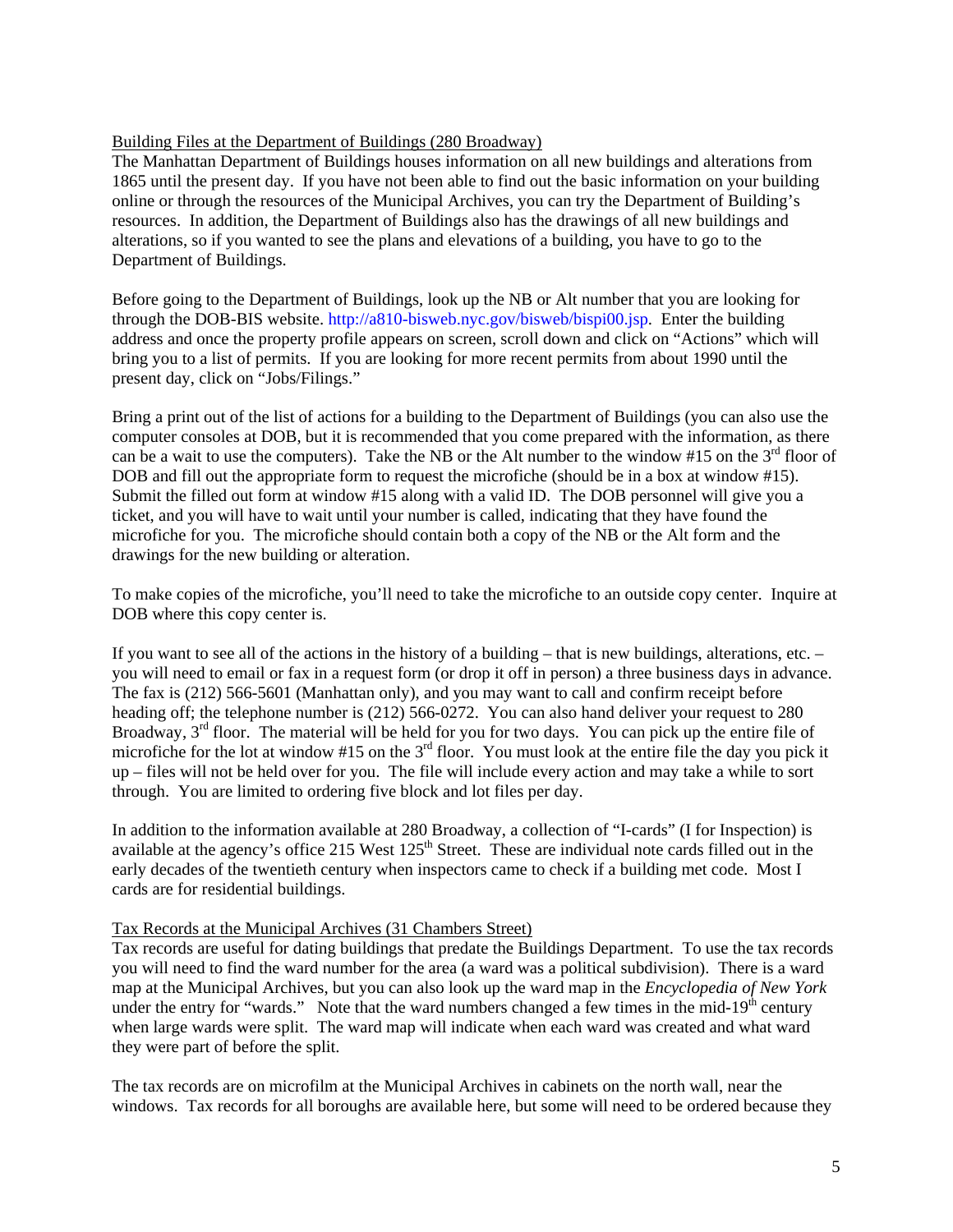are stored off site. Most Manhattan records are available. Remember that before 1874 for the West Bronx and 1895 for the East Bronx, records may be in White Plains, since the Bronx was part of Westchester County.

It is best if you have an idea of when a building was built before you start. For instance, if you can identify that the building has Greek Revival elements, then it was most likely built between 1830 and 1855. It is recommended that you start with the later period and work your way backwards through the microfilm. This is easiest for many reasons, including that the handwriting is easier to read, the documents are in better shape, and in many cases, street names and addresses changed in the early to mid  $19<sup>th</sup>$  century.

After you find the ward and year you are looking for, scroll through the microfilm to find the street. The streets are arranged alphabetically, and then by block. For instance, it will say "Bleecker Street between Thompson and Sullivan" and then list the buildings on that block. Take note of several things once you find the building you are looking for – the owner's name, the existence and size of any building on the lot, and the assessed value of the property. In earlier records, there is the notation "H  $\&$  L", or sometimes simply just "L". "H & L" means that there is a house on the lot. "L" simply means that there is just a lot (and no building on it). Be aware that the "H & L" or "L" are often noted with a variation on ditto marks referencing "H & L" or "L" notations above. Later records will give you the number of stories in the building, which is useful. Three different things can indicate a new building or addition to an existing building:

- One is that the notation changes from an "L" to and "H  $\&$  L" from one year to the next, indicating that the property was a vacant lot, but then a building was built on it. However, because sometimes a building is not the first one to be built on the lot, you can also look for other things.
- Another thing to look out for is a change in assessment value. If there is a significant jump in value from one year to the next, then you can many times assume the jump indicates a new building being built on the lot. How one defines a significant jump can be difficult. A good rule of thumb is any jump greater than \$2000, particularly if there was no building previously on a lot. Sometimes even a \$1000 jump can indicate a new building.
- Once the number of stories starts appearing on the documents, compare the number of stories indicated in the tax records with what is existing today and look for a change if one does occur.
- Pay attention to the property owners, too. Sometimes when a new owner comes in, a new house or building will be built (this is obviously not always the case)

# *Architects in Practice in New York City*

Available at the New York Public Library, this book is useful for double checking the spelling and anmes of architects that you may find through the Department of Building/Municipal Archive files. The book is split into two volumes that list every architect active in New York City and when they worked and where there offices were located. 1840-1900 is by Dennis Steadman Francis (available in the reference stacks of FIT"s library); 1900-1940 is by James Ward (available at the main branch of the New York Public Library, but not available at the FIT library).

## **3. Map and Altas Research to Determine a Neighborhood's or Building's Development**

Current and historic maps can be an effective way to date a building and understand a neighborhood's development.

## Sanborn Maps/Land Atlas

The current version of the Land Atlas, also known as the Sanborn map, can be viewed at the New York Public Library's Map Division at their main library on  $42<sup>nd</sup>$  Street and Fifth Avenue. The Sanborn map provides a great basis for building information and is particularly useful if you are surveying blocks of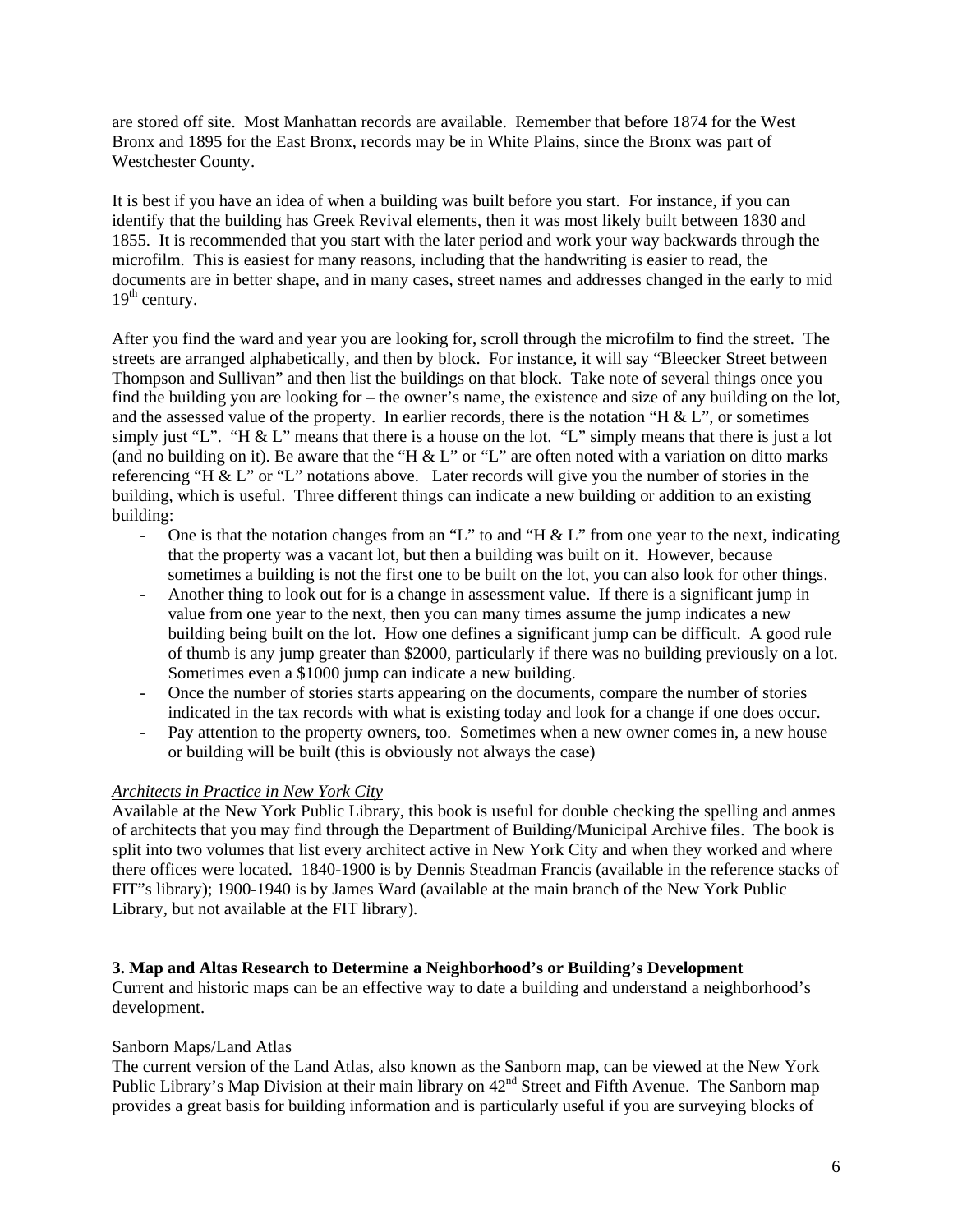buildings. It provides current information on the block and lot numbers, building height, building dimensions, lot dimensions, etc.

## Historic Maps and Atlases

Old atlases, published by Perris, Bromley, Robinson, Beers, Sanborn, and others, are invaluable for tracing information on neighborhood development and on the history of a particular site. These atlases were published every few years and show what was standing at a particular time, materials used in construction, where old farm lines were, names of buildings, etc. Be sure to refer to the key in the front of each volume; this will aid in understanding what all of the map symbols and colors mean. It is often a good idea to record the key information either in note form or photographically, as it is easy to forget what all those odd symbols and colors mean. Be sure to check if the atlas was updated at some point after its initial publication (this is noted on a sticker that is usually placed on one of the first pages). If an 1895 atlas was updated through 1916, what you are looking at is a 1916 map, not an 1895 map.

Atlases for various years are available at the New York Public Library (Map Division on the first floor; this is the most extensive atlas collection in New York) and the New-York Historical Society. The New York Public Library's Map Division has the best collection of NYC historic maps and is worth a visit <http://www.nypl.org/research/chss/map/mapping.html>. Some of the maps can be viewed through NYPL's digital library, but visiting the Map Division is recommended.

## **4. Determining Ownership of a Building, Past and Present**

Tracing building ownership is good way to understand how a building developed and was changed over the years.

## Current and Recent Owners

Owner information is part of the public record, and current information on ownership can be found online.

- To just get the name and address of the owner of a property, you can go to the NYC Department of Finance website <http://www.nyc.gov/html/dof/html/home/home.shtml> and click on "Property History/Value" under the Property section of the agency's home page. Put in the Block and Lot number and the owner's name will appear. To find the owner's mailing address, which is often different than the building's address, click on a "Statement of Account" form.

- Often times, the owner information including the owner's phone number is also listed on recent permits through the Dept. of Building's Building Information System. Go to <http://www.nyc.gov/html/dob/html/home/home.shtml> and search for your building. On the Property Profile, click on "Jobs/Filings" and look at the most recent permit to see if a building owner and phone number are listed.

- Recent deeds, which are the official document signing over a property from one owner to another, can be viewed online at <http://a836-acris.nyc.gov/Scripts/Coverpage.dll/index>through a system known as ACRIS (or Automated City Registry Information System). Click on "Search Property Records" and the on "Parcel Identifier." ACRIS has documents from about c. 1970 until the present day. The documents include deeds, mortgage information, information on selling air rights, any easements, and much more. Search using the Block and Lot number, and click on any document that says "Deed" to view it. "Party 1" is the seller and "Party 2" is the buyer (and current owner if this is the most recent deed on file).

### Historic Ownership

- To trace the ownership of a building, the easiest way is to look at the deed conveyance records at the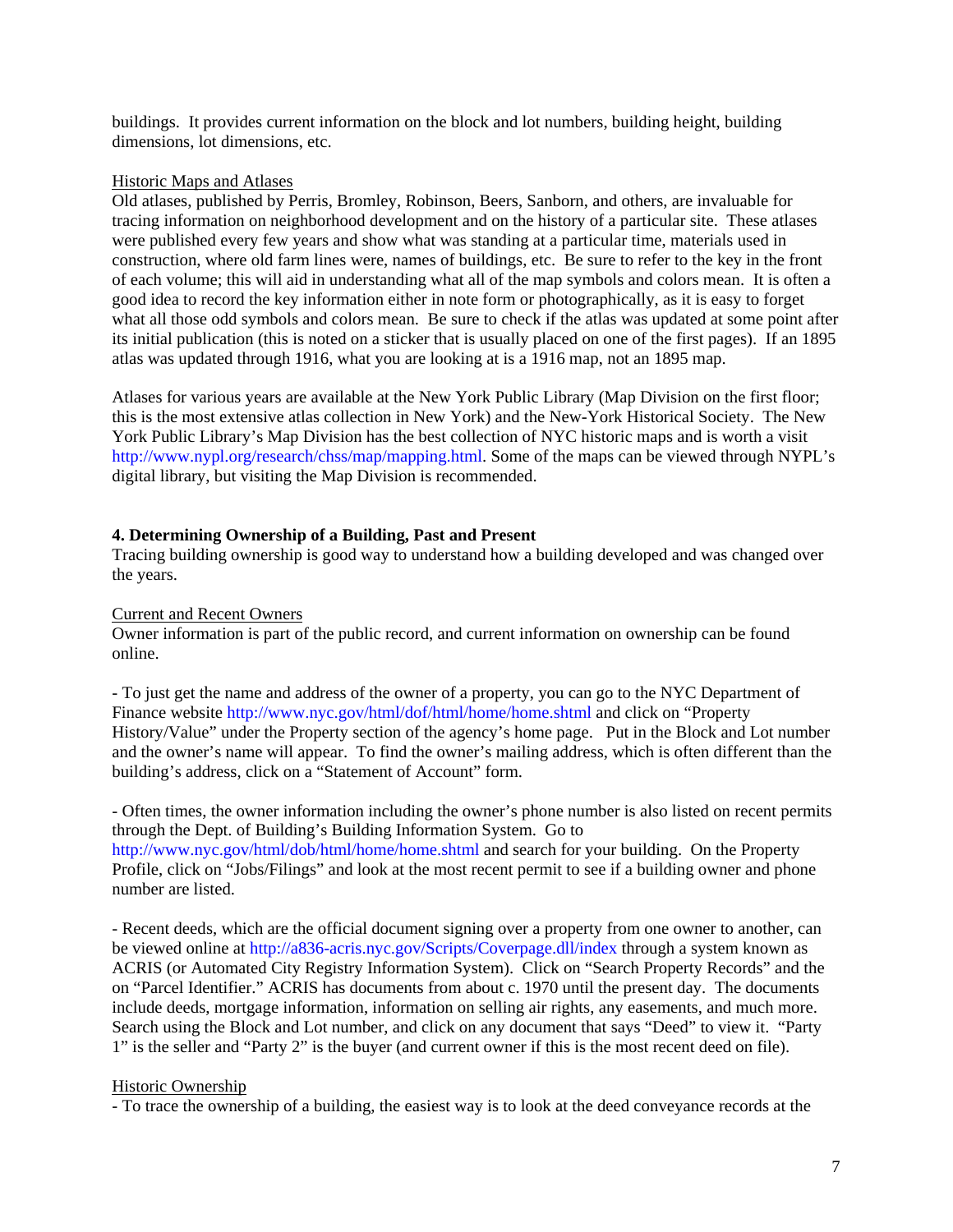Real Property Records Office, 66 John Street,  $13<sup>th</sup>$  floor (for Manhattan). The records run from the  $17<sup>th</sup>$  c. until about 1960, and can sometimes help pinpoint a building's construction date. For instance, sometimes the deeds describe the property, which can help figure out when a building appeared on it. You can also determine when parcels of land were subdivided for individual development.

You will need the block and lot number to use these records. It also helps to see if you can find a Liber number and Page number from a more recent deed from ACRIS. For instance, sometimes a deed will say, "This being the same premises described in the deed recorded in Liber 1234, Page 25. Liber is the Latin word for "book" and is how deeds are organized.

If you have a Liber/Page number, you can go straight to the microfilm or book for the specific Liber. The microfilm is located in the back lefthand corner of the room upon entering. They are organized numerically, but note that many times there is more than one roll of microfilm per Liber, so be sure to pull the correct one as per the page number you need. Using the microfilm reader, scroll through the pages to find the one you need, and either copy it or write down the information that you need. The microfilm should reference earlier deed Liber and Page numbers from when the building was last sold, so you can take that Liber and Page number to look up the earlier deed in the microfilm and work your way backwards.

If you don't have the Liber and Page number for a deed for a specific property, you can look them up in docket books. The docket books are located by turning left immediately upon entering the space, and they are shelved along the entrance wall numerically by block. The books are organized numerically by lot number, then under each lot there are pages devoted to "Conveyances" and "Deeds," as well as "Mortgages." (Note: Conveyances and Deeds are the same thing. The term conveyance was used in earlier notations, and the term deed in later decades). It is important to note, though, that when looking at the Conveyance pages, the Grantee (or buyer) is listed before the Grantor (or seller) in the chart. However, on the Deed pages, it reverses.

Many of the older books from the  $17<sup>th</sup>$  c. through 1898 (located in the back on the right) also have a very useful brief history of each block (look for it at the beginning of the entry for that block). The smaller, horizontal-format, gray books have transactions from 1900-c.1960. These are listed by block and lot, with separate pages for each lot.

Property records for other boroughs are kept in their Municipal Buildings, but are arranged in a similar manner.

- If you are just looking for who the owner was in a specific year, you can also just look at the Tax Records at the Municipal Archives (see the "Tax Records" section above).

## **5. Finding Information about a Building or a Neighborhood Through Historic Newspaper Articles, Magazines, and Other Publications**

Newspapers, Magazines, and other publications can be a great way to get information on a building's historical, cultural, and architectural history.

## *New York Times*

The *New York Times* is the first place to start for newspaper articles. The *Times* has extensively covered architecture and development since the nineteenth century, especially in its Sunday real estate section, and even more recent articles often feature the history of buildings and architecture.

Most historic articles can be found online through [www.nytimes.com](http://www.nytimes.com/). Some articles are available for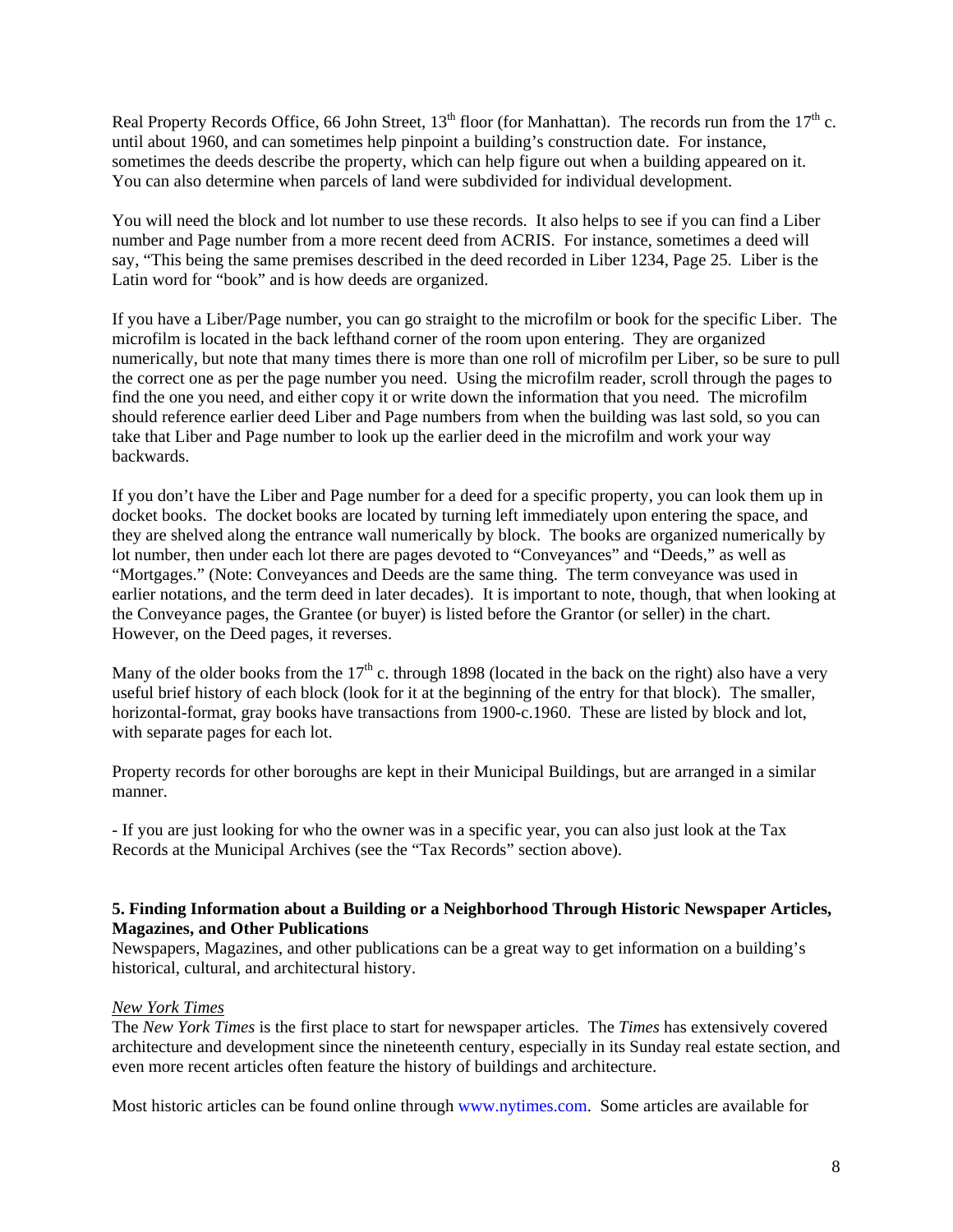free, and others you have to pay for. If you subscribe to either *Times Select* or if you get home delivery of the *Times,* you can download up to 100 of the pay-articles a month for free.

In addition, entire run of the *Times* is now on-line and available through FIT's library, <http://www3.fitnyc.edu/library/>. Go to the database section

[http://www3.fitnyc.edu/library/digital\\_library/DigLib/DigLib\\_Descriptions.htm](http://www3.fitnyc.edu/library/digital_library/DigLib/DigLib_Descriptions.htm) and then find Proquest Historical Newspapers. You can request key words and also specific dates. I recommend doing an Advanced Search and being as specific as possible. With Proquest, you can obtain pdfs of the articles as they originally appeared in the *Times.* 

The New York Public Library also has ProQuest available at their workstations in their following locations: Humanities and Social Sciences Library (main branch); Schomburg Center for Research in Black Culture; Science, Industry and Business Library; and The New York Public Library for the Performing Arts.

### *Brooklyn Daily Eagle*

In addition, issues of the Brooklyn Daily Eagle, the major newspaper for Brooklyn, which also included news of other parts of New York City, are on line through the early 20<sup>th</sup> century. <http://www.brooklynpubliclibrary.org/eagle/>

### *Other Newspapers*

There were other important New York City newspapers, but with the exception of the *New York Tribune* in the 1890s and early 20th century, these are not indexed. For more in depth research, you can look at *New York Tribune*, *New York Herald*, *New York Sun*, *Evening Post*, and *World*. All of these, and other papers, are on microfilm at the New York Public Library. If you know that something happened on a particular date, you might wish to check these other newspapers.

In addition, the New-York Historical Society has compiled a chronological card file of local newspapers in their extensive collection; they also have a hand-written book index to the *Evening Post* and a card-file index to the *Sun*.

## Avery Index to Architectural Periodicals

The Avery Index to Architectural Periodicals indexes more than 2,000 periodicals published worldwide on archaeology, city planning, interior design, and historic preservation, as well as architecture. It can be a great source for articles on a building or neighborhood you may be researching. Because it is an index, not a full-text database, you can only get a listing of related articles and it will not give you the full text of an article. You will have to take the information that you get from your index search and look it up in the appropriate periodical.

The Avery Index is housed and maintained at Columbia University's Avery Library, which specializes in art and architecture resources. However, unless you have an affiliation with Columbia, you cannot use their library. FIT's Library has the index on CD-ROM at selected "Digital Library" workstations, Reference Room, 4th floor. Unfortunately, the index is not available online yet through the FIT Library website. Once you are at one of the appropriate workstations, return to the Desktop and click on the Avery Index to Architectural Periodicals icon.

If you find through the index an article you want to look at, get the citation (e.g. *Architecture Magazine*, May 1989, p. 23-45) and go to the Periodicals department of the library to find the article. The library does have the basic architectural periodicals that you will need. For a listing of what periodicals are available at FIT, please go to

[http://www3.fitnyc.edu/library/periodicals/periodicals\\_subject.htm#architecture.](http://www3.fitnyc.edu/library/periodicals/periodicals_subject.htm#architecture)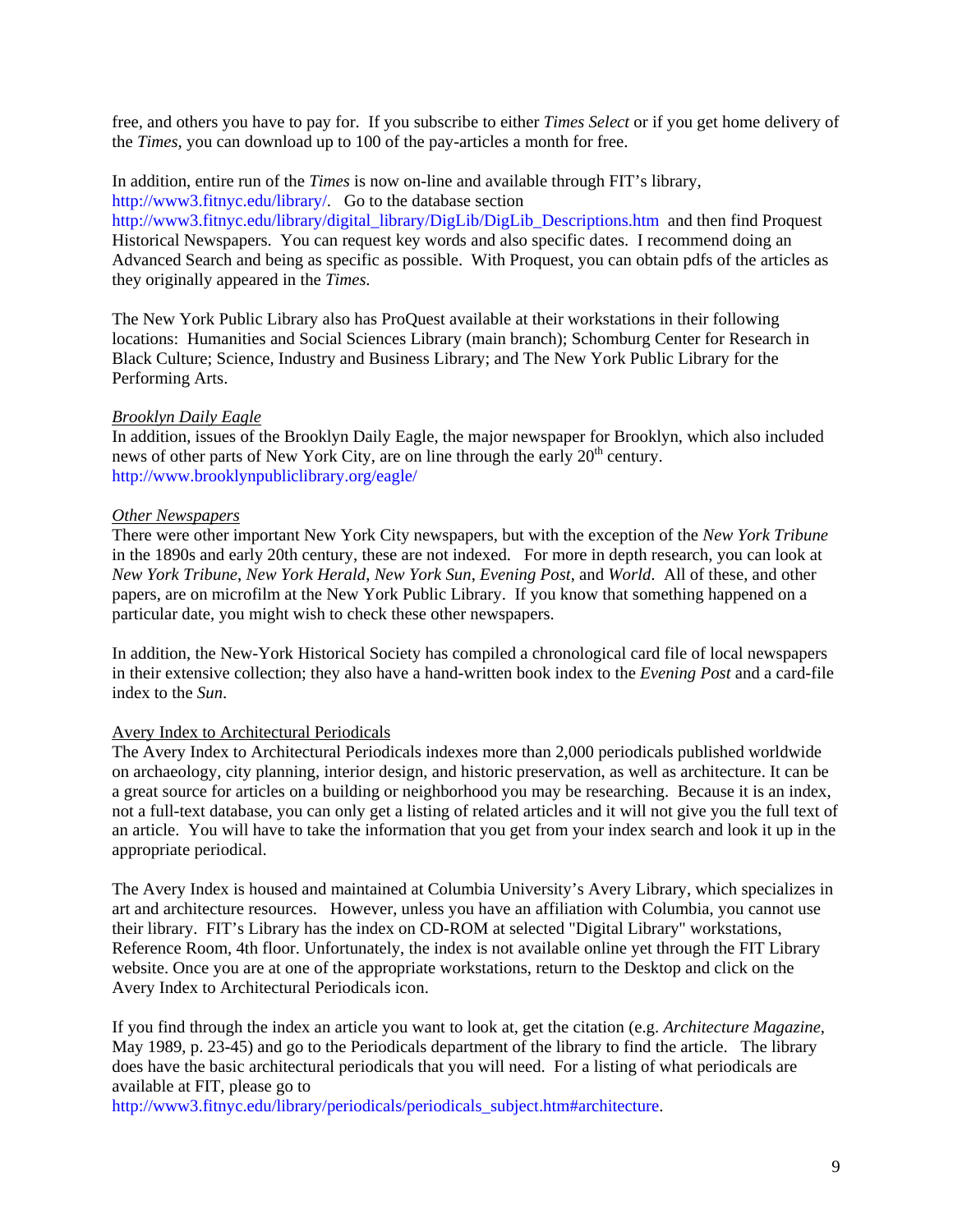The Avery Index can also be accessed at the main branch of the New York Public Library, Fifth Avenue and  $42<sup>nd</sup>$  Street, on their computer terminals. NYPL also has many of the periodicals listed in the Index at their main branch.

## *Real Estate Record and Builders Guide*

The *Real Estate Record and Builders Guide* was a magazine published weekly starting 1868-1974 and is a great resource for finding new building information. If you have a new building permit number from the Department of Buildings Building Information System (BIS), you can use these books to find the information rather than using the Municipal Archives of DOB records, as each week there was a listing of proposed buildings in Manhattan and Brooklyn and later the Bronx after 1874. There is an index for building listings in the 1880s. There are also articles on buildings and neighborhood development, but these are not indexed

The New York Public Library has most volumes available at their main branch, although many are stored off site and need to be requested. Columbia's Avery Library has many of the original volumes on the shelf and the entire run on microfilm. Avery also has the *Index to Pictures: Real Estate Record and Guide, Volumes 35-1001*, *1885-1918*.

## *Stokes Iconography of Manhattan Island*.

The *Iconography of Manhattan Island* by I.N. Phelps Stokes, a wealthy collector and architect, is a comprehensive six-volume history of New York City from 1498-1909. The volumes are arranged chronologically and list the happenings in the city from its earliest period. It also has a detailed early history of the city and hundreds of early views of New York. The source is thoroughly indexed in its last volume. The resource is available at the New York Public Library.

## Diaries.

There are two 19th-century diaries that are filled with information about New York. They are the diaries of Philip Hone and George Templeton Strong. Both are available at the main branch of the New York Public Library

## **6. Finding Historic Photos of a Building or Street**

Although many historic photographs of buildings can now be found online, some libraries, archives, and museums require that you visit them in person to look at historic photos.

## New York Public Library

The New York Public Library has a great digital collection of historic photos and maps. Go to <http://www.nypl.org/digital/> for your search. It is best to search by either the building name or the name of the street. Low-resolution copies of these images can be obtained through the website. Highresolution digital or print copies of the images must be ordered.

## Library of Congress

The Library of Congress also has an extensive collection of historic photos and images online. <http://www.loc.gov/rr/print/catalog.html> . Again, it is best to search by either building name or the name of the street.

## Tax Photographs

From 1939-1941, New York City photographed every building all five boroughs of the city. So if your building was built prior to 1941, there is a Tax Photo of it. Tax photos can be viewed on microfilm at the Municipal Archives (31 Chambers Street), or a print can be ordered directly from the Municipal Archives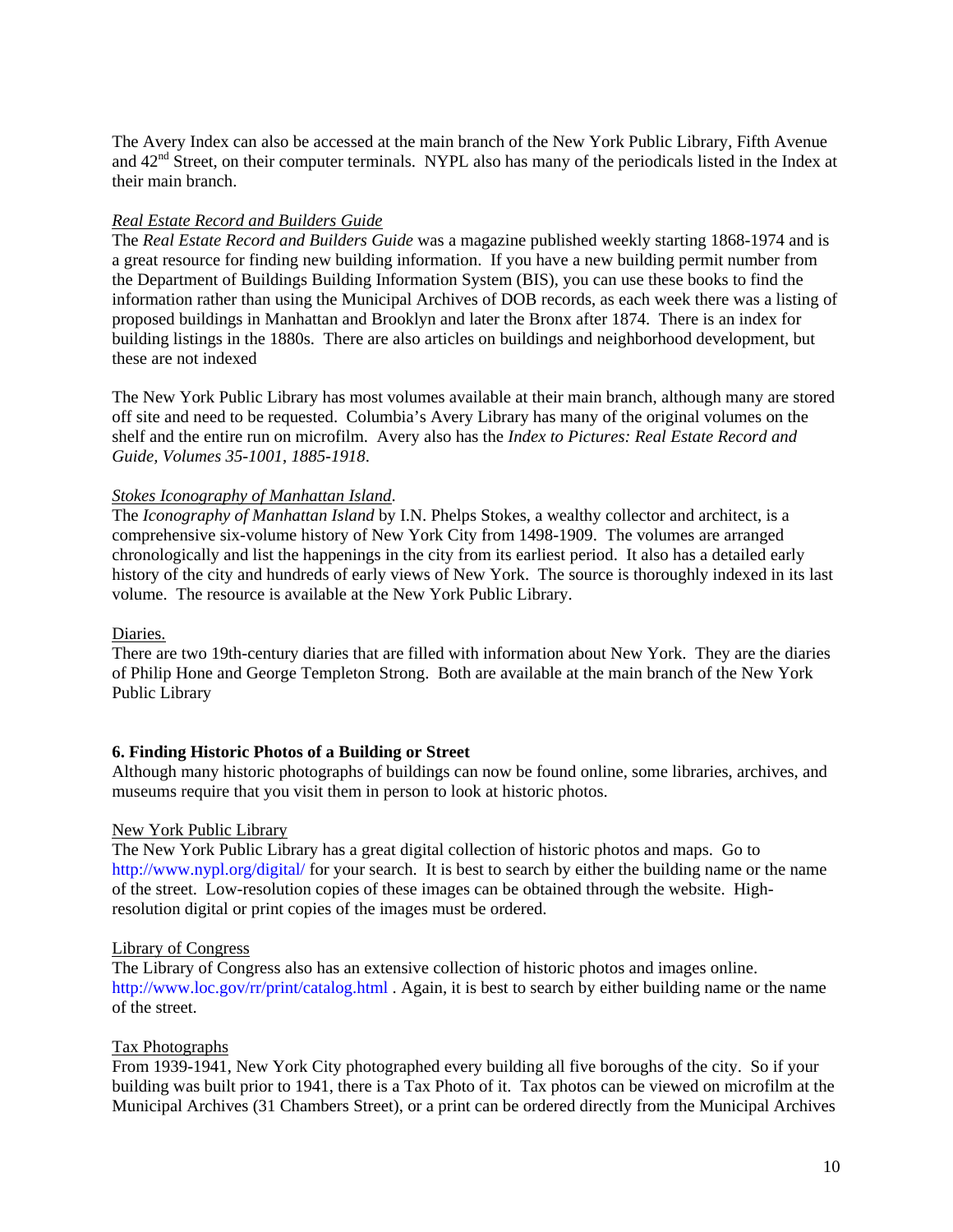by filling out an online form. <http://www.nyc.gov/html/records/html/taxphotos/home.shtml#order>

To view the building's photo on microfilm, you will need the block and lot number. The block and lot number is most easily found through the Dept. of Building's website: <http://www.nyc.gov/html/dob/html/home/home.shtml> Type in the address in the sidebar, and the property profile will come up which will include the block and lot number.

Once at the Municipal Archives, a black index book on the table near the center of the room will include reference numbers to the microfilm if you know the block and lot number (the book contains numbers only for Manhattan; the index information for other boroughs is on microfilm). With the reference number (it will look something like "D-1365"), go to the microfilm drawer on the north wall of the main room and search for the roll. The section of the film containing your index number will include numerous tax photos all individually identified by block and lot. You can make a copy from the microfilm but generally, the print outs from microfilm are not very clear. Photographic prints can be ordered by filling out a Tax Photo Order Form at the Municipal Archives.

## Additional Municipal Archives Photos

The Municipal Archives has additional photos besides the Tax Photographs. Some of these photos are available for perusal online at<http://www.nyc.gov/html/records/html/gallery/home.shtml>.

Included in the Municipal Archives collection is the Manhattan Borough President's photograph collection, which covers the period from the 1920s to the 1940s. A card catalogue on the east wall of the main room is indexed alphabetically and numerically by street name and street number. A brief description of the image is included on each card along with a number. With the number, you can pull the corresponding microfilm from the drawers across the room on the west wall behind the help desk. Like the tax photos, these too can be ordered by filling out an order form.

## New-York Historical Society

The New-York Historical Society has a collection of photographs, but you must make an appointment with their prints and photographs division to take a look at them. Information on the N-YHS's prints and photographs can be found at

[https://www.nyhistory.org/web/default.php?section=library&page=graphic\\_collections](https://www.nyhistory.org/web/default.php?section=library&page=graphic_collections) 

## Museum of the City of New York

Some of the Museum of the City of New York's photograph collection is available online. However, the majority of the photos and other items within the museum's collection need to be researched by calling or emailing a request to the Museum's Department of Collection's Access. Sometimes the research staff will research the matter for you, and other times you will have to visit the museum in person. A \$25 fee is charged for some research requests. More information can be found on their website at: <http://www.mcny.org/collections/67.html>

#### The LaGuardia and Wagner Archive at LaGuardia College

The LaGuardia and Wagner Archive, housed at LaGuardia College, has the papers of the New York City Housing Authority (NYCHA) and has an online collection of images of NYC public housing projects and the buildings demolished to build the projects, as well as streets that the city once considered for demolition and redevelopment but may be still intact.

Go to<http://www.laguardiawagnerarchive.lagcc.cuny.edu/defaultc.htm>and click on the "Photographs" tab. You can search by street name or by neighborhood.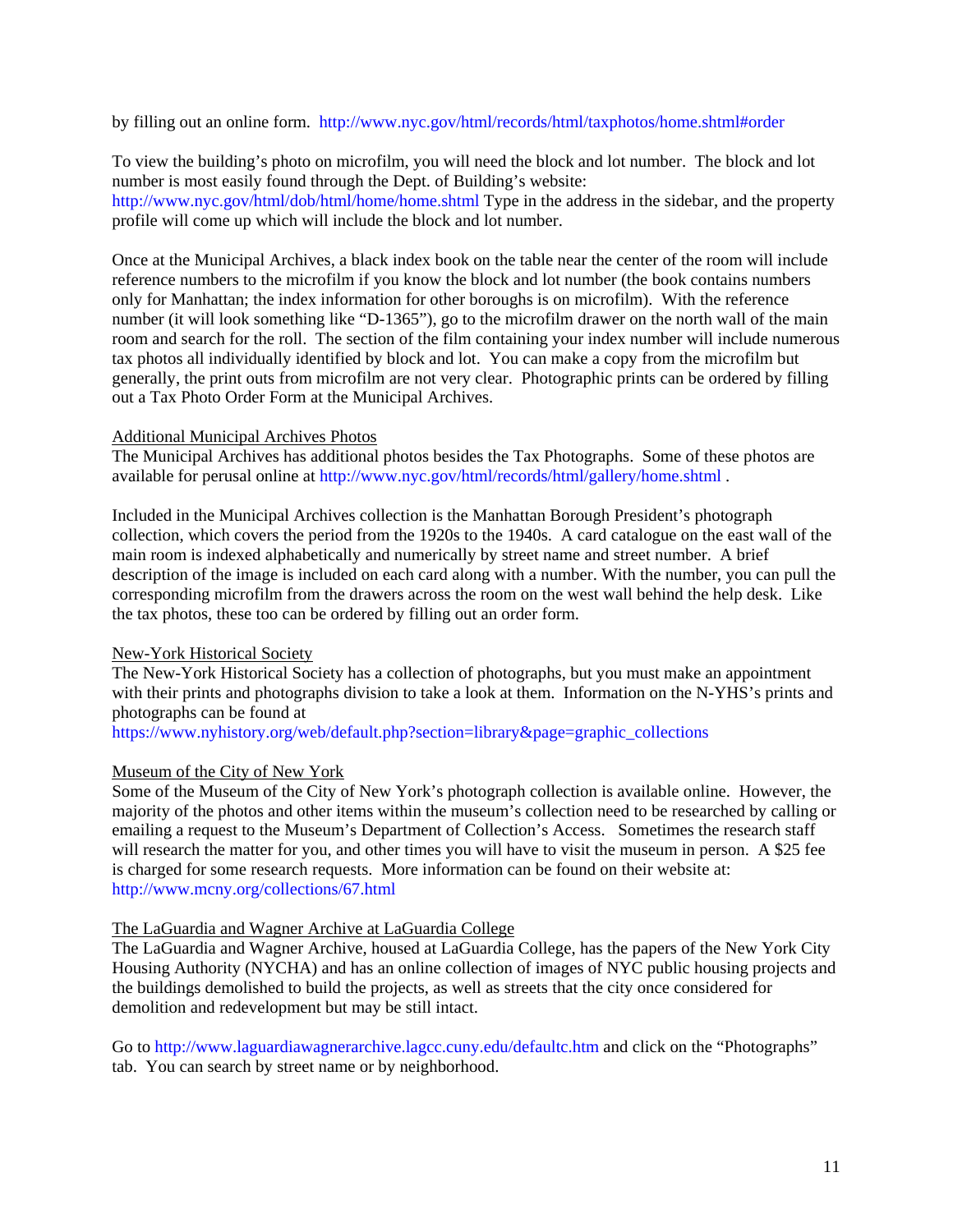### **7. Researching who lived in a building or businesses that may have been there**

Finding out who lived and worked in a building is a great way to begin to develop its cultural history of a building.

### Historic Census Data

The census records will tell you who lived in a building and help you understand its social context. The records typically include the head of household, dependents, servants, boarders, etc. Census listings for different years asked for different bits of information; you can often find out sex, race, national origin, age, occupation, etc. of residents. The occupation, race, and national origin will help you get a sense of the class of tenants.

The U.S. Census is taken every ten years, but they are closed to public scrutiny for about 72 years. Thus, the census records are now available through 1930 (unfortunately the entire 1890 census for New York City was lost in a fire).

New York State undertook its own census in 1905, 1915, and 1925 (all available) for New York County; i.e Manhattan, (the Bronx was part of New York County in 1905) and in other years for other counties. There is also a New York City Police Census taken in 1890 (this is available only at the Municipal Archives), but this just lists names, offering considerably less information than other census listings.

Using these records can be a bit confusing and generally takes several steps (to add to the complication, the records of each census are arranged a bit differently). The more basic data you have, the easier they are to use. From 1880 on, you should have the address of the property. Prior to 1880 you must have a name of a tenant since the census records are not organized by address. For the various census before 1880 there are indices by name. For later years you can use a bizarre system called "Soundex" which will help you locate a name if you do not have an address.

The best place to use the census is the **New York Public Library**. Microfilms are in Room 119. For instructions go to the Milstein Division of United States History, Local History and Genealogy Room in Room 121 and ask a librarian for assistance (they are usually very helpful). The Federal Census is also available at the **National Archives, New York City Office** at 201 Varick Street (212-337-1300); enter on Houston Street (second entrance). This is a pleasant place to work, but they do not have the State census. There are usually volunteer genealogists available to help you. The hours for the National Archives are Monday, Wednesday, Friday, and first and third Saturday of each month 8:00am-4:30pm; Tuesday and Thursday 8:00am-8:00pm. Internet: http://www.archives.gov/; NYC location: http://www.archives.gov/facilities/ny/new\_york\_city.html

In addition to using the microfilms, many Federal census records are available on **AncestryPlus** from **Ancestry.com**, a subscription site that you can use at all branches of the New York Public Library. This database includes the images to all federal census records as well as indexes for 1790-1850 and 1920- 1930. Other indexes will be completed soon. Note that New York State census records are not on line and that the indexes are only useful if you are looking for a name, not for an address.

#### Directories for People and Businesses

Another way to supplement the census data research is to look up the information in historic directories. Historic directories are also useful if you are researching a non-residential building or a residential building that had a business on its ground floor. The directories are a precursor to phone directories before phones became commonly used and were published every year from the 18th century until well into the 20th century.

There are separate volumes for New York City (Manhattan and later the Bronx) and for Brooklyn and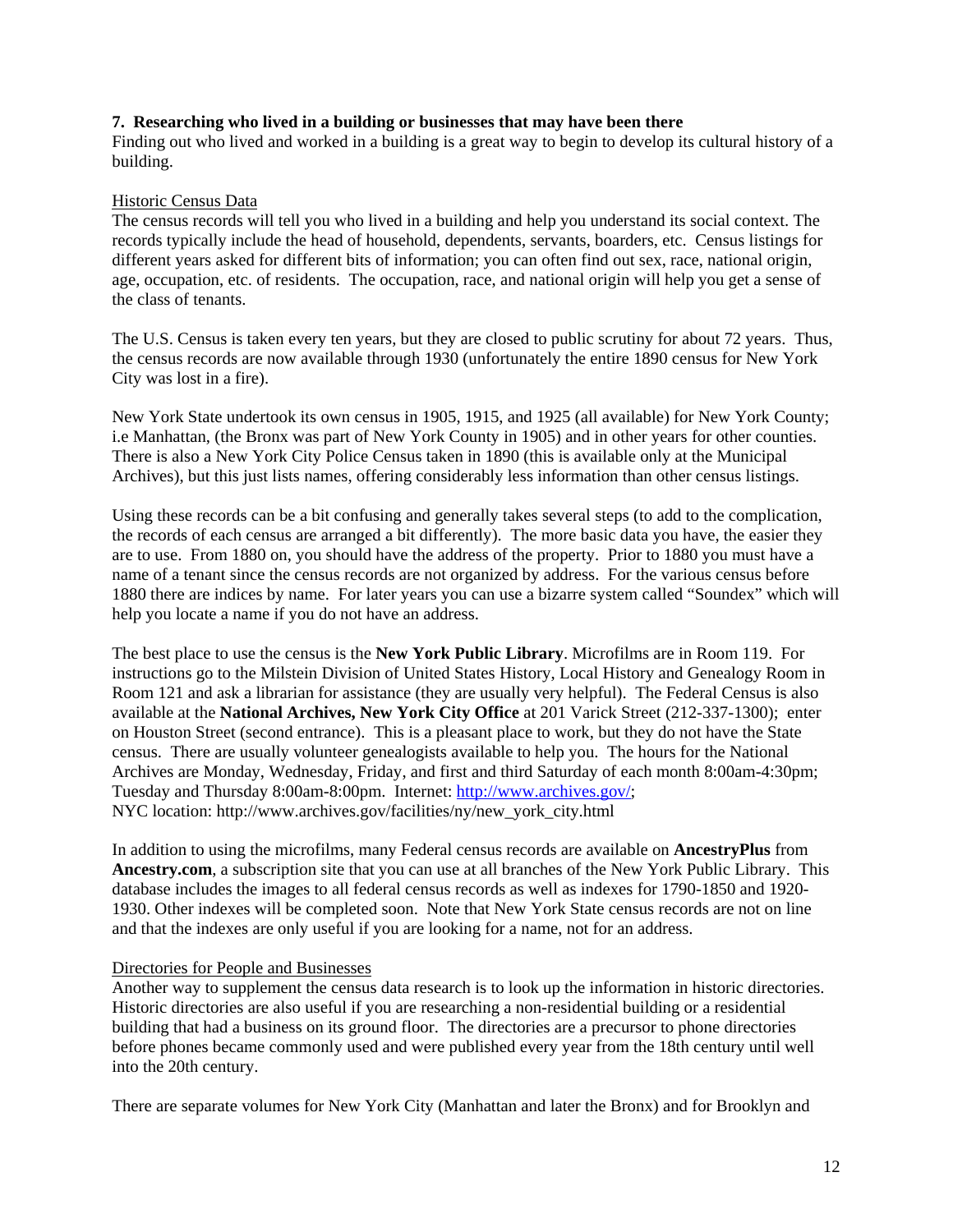scattered volumes for the towns and villages of Queens and Staten Island. They list residents, their address, occupation, and place of work. They are invaluable for identifying who lived in a residential building and for getting some idea of the type of person who lived in a particular area. There are reverse directories, which list people by address, for various years of the 19th century. Also useful are business directories, telephone directories, reverse telephone directories (by address), and the Social Register.

All of the directories are on microfilm at the New York Public Library and at the Municipal Archives. The only place that you can actually use hard copies of the New York City directories is at the New-York Historical Society (they are on a shelf on the left side of the library).

## **8. List of Above-Mentioned Libraries/Resources**

Real Property Records. 66 John Street, 13<sup>th</sup> floor. Hours: Monday-Friday, 9:00am-4:00pm.

New York City Department of Buildings (DOB)--Manhattan Office. 280 Broadway (the At. T. Stewart Store/aka Sun Building) between Reade and Chambers Streets. Records are on Third Floor. Hours: Monday-Friday, 8:30 – 4:30. Internet:<http://www.nyc.gov/html/dob/home.html>

Municipal Archives. Surrogate's Court/Hall of Records, 31 Chambers Street. Note the spectacular Beaux-Arts lobby (also great court rooms on 5th floor; spaces here often used in movies). Hours: Monday-Thursday, 9:00am-4:30pm and Friday 9:00am-1:00pm, (212-788-8578). Internet:<http://www.nyc.gov/html/doris/home.html>

Other Borough DOB Offices: Each borough has a Department of Buildings. Brooklyn: Brooklyn Municipal Building is on Court and Joralemon streets -- 8th floor. Bronx: East Tremont Avenue and Arthur Avenue. Queens: Queens Boulevard; Staten Island: Borough Hall. Each of these offices keeps different hours so call first.

New York Public Library. Fifth Avenue and 42nd Street. Hours: Mon, Thurs, Fri, Sat 11am-6 pm; Tues, Wed 11am-7:30pm; Sun 1-5pm; (212-930-0830). Internet: [www.nypl.org](http://www.nypl.org/)  The libraries catalogue (CATNYP) is on-line at the NYPL site.

The New York Public Library and the New-York Historical Society (see below) are the two great resources for New York City. Each has a library with a great deal of valuable information on many aspects of the city. The main catalogue and reading rooms of the library are located on the third floor (Carrère & Hastings's original spaces have been spectacularly restored by Davis Brody Bond). There are also specialized collections that you may need to use:

*United States History, Local History and Genealogy Division.* Room 121. (Same Hours as above, but closed Sundays.) The extensive collection of books on New York City is housed in here. Although more and more of the older collections have been placed on line, you must also check the book catalogue in this division. There is a photograph collection that may not be available through NYPL's digital collection called the Acker Collection, which is on microfiche. There is a card index by address at the reference desk (ask). All genealogical resources (census,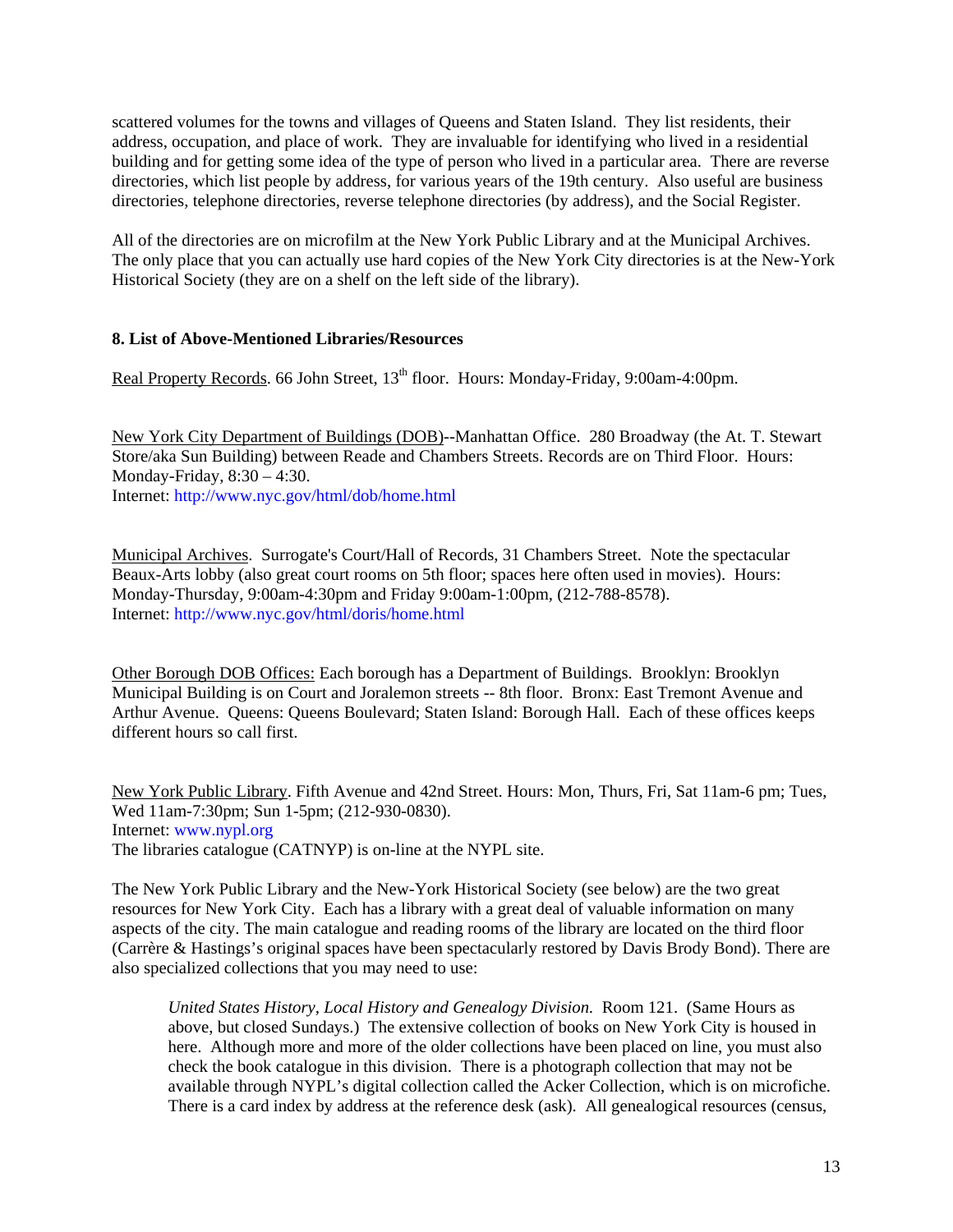city directories, etc.) are on microfilm in Room 119.

*Art and Architecture Division* Room 313 (Same hours as above except closed Sundays). Extensive collection of books on art and to a somewhat lesser extent on architecture. This division also has clippings files on specific artists and architects (now on microfiche) that can provide unusual material.

*Map Division* Room 117 (Hours: Tues, Wed 1pm-7:30pm; Thurs, Fri, Sat 1pm-6pm; Sun and Mon closed) See discussion of maps and atlases above.

New-York Historical Society. Central Park West and West 76th Street. Hours: 10:00am-5:00pm, Tuesday-Saturday (212-873-3400). Internet: [www.nyhistory.org](http://www.nyhistory.org/) 

The library's catalogue is available on line at the NYHS site or New York University's online library system, Bobcat, at<http://www.bobcat.nyu.edu/>- click to connect and then click to search under New-York Historical Society.

The Historical Society has an extraordinary library of materials relating to New York City, and it is a relaxing place to work. You do not need an appointment to use the library. The only downside to research work here is that photocopying is limited. The library contains bound copies of NYC Directories covering much of the nineteenth and early twentieth centuries and this is one of the easier places to do directory research. The Society also has collections of architectural drawings and a large collection of photographs, but you can only look at these by making an appointment in advance (extension 273).

Museum of the City of New York. Fifth Avenue and 103rd Street. Museum Hours: Monday-Friday, 10:00am-5:00pm (212-534-1672). Internet: www.mcny.org

The main resource here is the superb photo collection. The problem is its general inaccessibility. You must make an appointment to use this collection and since they do not have facilities for large numbers of researchers, you may have to wait some time to get in. Note that they charge \$25.00 for research appointments.

# **9. Additional Libraries/Archives that May Be Useful**

Municipal Reference Library. Surrogate's Court/Hall of Records--1st floor. Hours: Monday-Friday, 9:00am-4:30pm. Internet: http://www.nyc.gov/html/doris/html/dorisref.html

This library is located at the rear of the 1st floor of the Surrogate's Court, on direct axis with the building's entrance. The collection here is quite mixed, but this is a convenient place in which to do research when downtown. The library has the most complete collection of annual reports of various city agencies, going back to the 19th century. These reports are often very valuable sources for information on civic projects. They also have clipping (vertical) files, an extensive collection of historic books about New York, and microfilm of the *New York Times* beginning in about 1914 (microfilm copies are 20 cents -- two dimes - and they do not give change). The library also has a complete collection of NYC Landmarks Preservation Commission designation reports.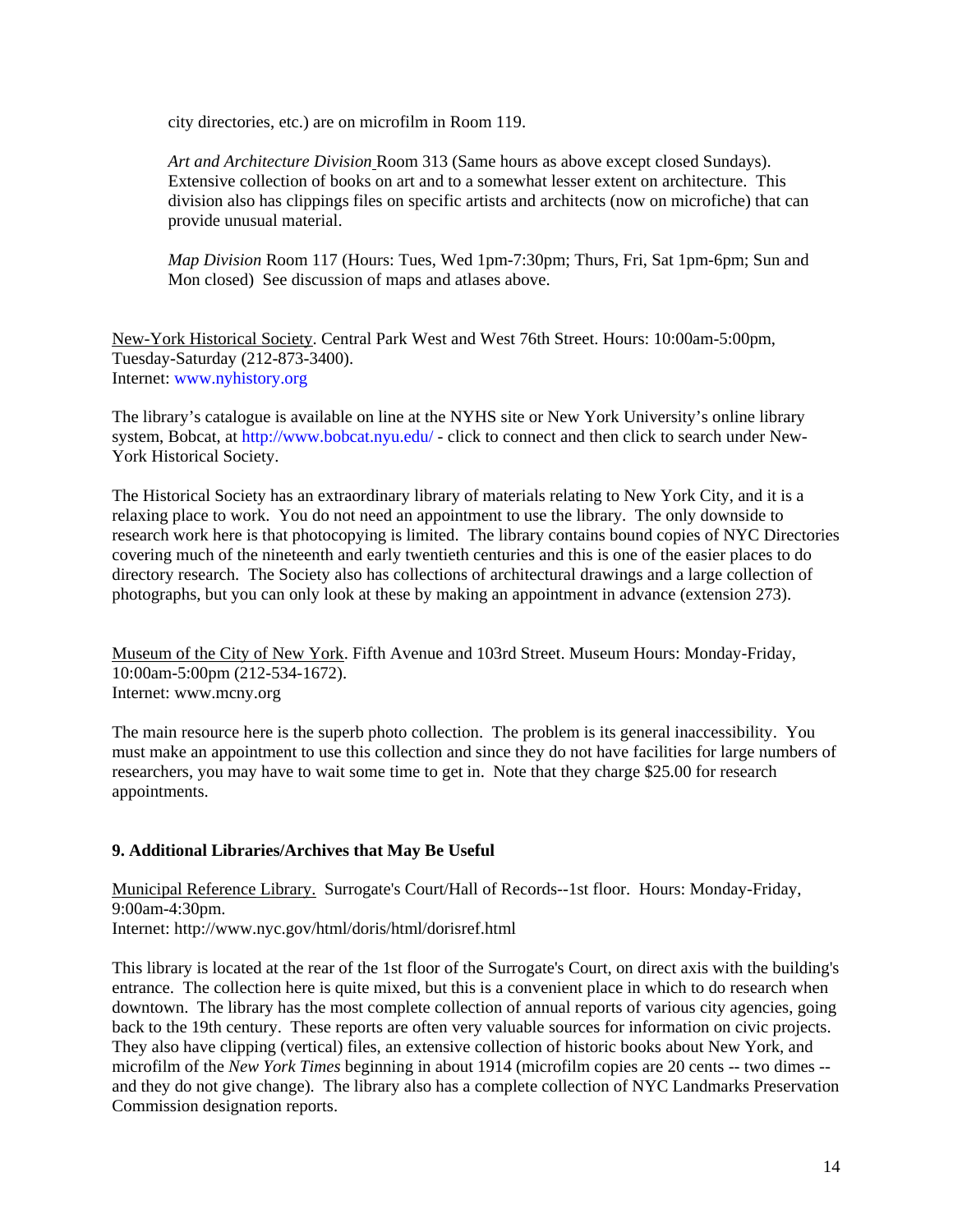## Research Branches of the New York Public Library

As the library's collections have expanded, certain divisions have moved into separate buildings. *Science and Business Library*. 188 Madison Avenue between 34th and 35th streets. (Mon, Fri, Sat 11am-6pm; Tues, Wed, Thurs 10am-8pm; Sun closed). If you are researching a topic related to business or science you may wish to visit this new, high-technology library in the old B. Altman Department Store. The conversion was designed by Gwathmey/Siegal. This library also has material about real estate and development, patent records, and microfilm of the *New York Commercial Advertiser*, an important business newspaper.

*Performing Arts Library.* Lincoln Center, located between the Metropolitan Opera House and the Vivian Beaumont Theater (Mon, Thurs 12pm-8pm; Tues, Wed, Fri 11am-6pm; Sat 10am-6pm). If you are researching a topic related to theater, music, or dance, you may wish to visit this library, an elegant design by Gordon Bunshaft, recently renovated by James Stewart Polshek Architects.

*Schomberg Center for Research in Black Culture*, 515 Lenox Avenue (Malcolm X Boulevard) and 135th Street (Mon, Tues, Wed 12pm-8pm; Thurs 11am-6pm; Sat 10am-5pm; Sun closed). Special collections, including photographs and manuscripts, have varying hours, so check [www.nypl.org](http://www.nypl.org/) for times. This is the major resource for research in topics related to African-American history.

New York Transit Museum Archive. 130 Livingston Street, Room C42, Brooklyn. Monday – Friday, 9:00-5:00 (718) 694-1068. Internet: [www.mta.info/mta/museum/index.html](http://www.mta.info/mta/museum/index.html) 

The Transit Archive has an extensive photo collection documenting the construction of and alterations to the city's numerous subway lines. The early routes constructed during the first quarter of the twentieth century are more fully represented and include street-level photographs before construction and streetlevel and below-ground construction-period photos. These images are of very high quality and contain incredible details of the buildings adjacent to the routes including storefront infill and other architectural details. Additional information in the archive include photographs of trolley cars and buses and historical transit maps.

It is necessary to call and make an appointment in advance and there is currently only one staff archivist – so patience is required. Research appointments are usually scheduled two weeks in advance.

New York City Department of Parks and Recreation. The Arsenal, 830 Fifth Avenue at 64<sup>th</sup> Street. Hours: Monday-Friday, 9:00-5:00. Parks Library, Room 240 360-8240; Olmsted Center, Flushing (718) 760-6798.

Internet: <http://www.nycgovparks.org/>

Parks Library: [http://www.nycgovparks.org/sub\\_about/parks\\_history/library/library.html](http://www.nycgovparks.org/sub_about/parks_history/library/library.html) Historical Signs: [http://www.nycgovparks.org/sub\\_your\\_park/historical\\_signs.html](http://www.nycgovparks.org/sub_your_park/historical_signs.html) 

NYC Parks maintains a diverse collection of primary and secondary source materials relating to the history of the city's numerous parks. The majority of the collection is held in the Parks Library at the Arsenal, which dates to 1851 and is one of two buildings within the park's borders constructed before the park was established. Additional resources, including map data, are located at the Olmsted Center in